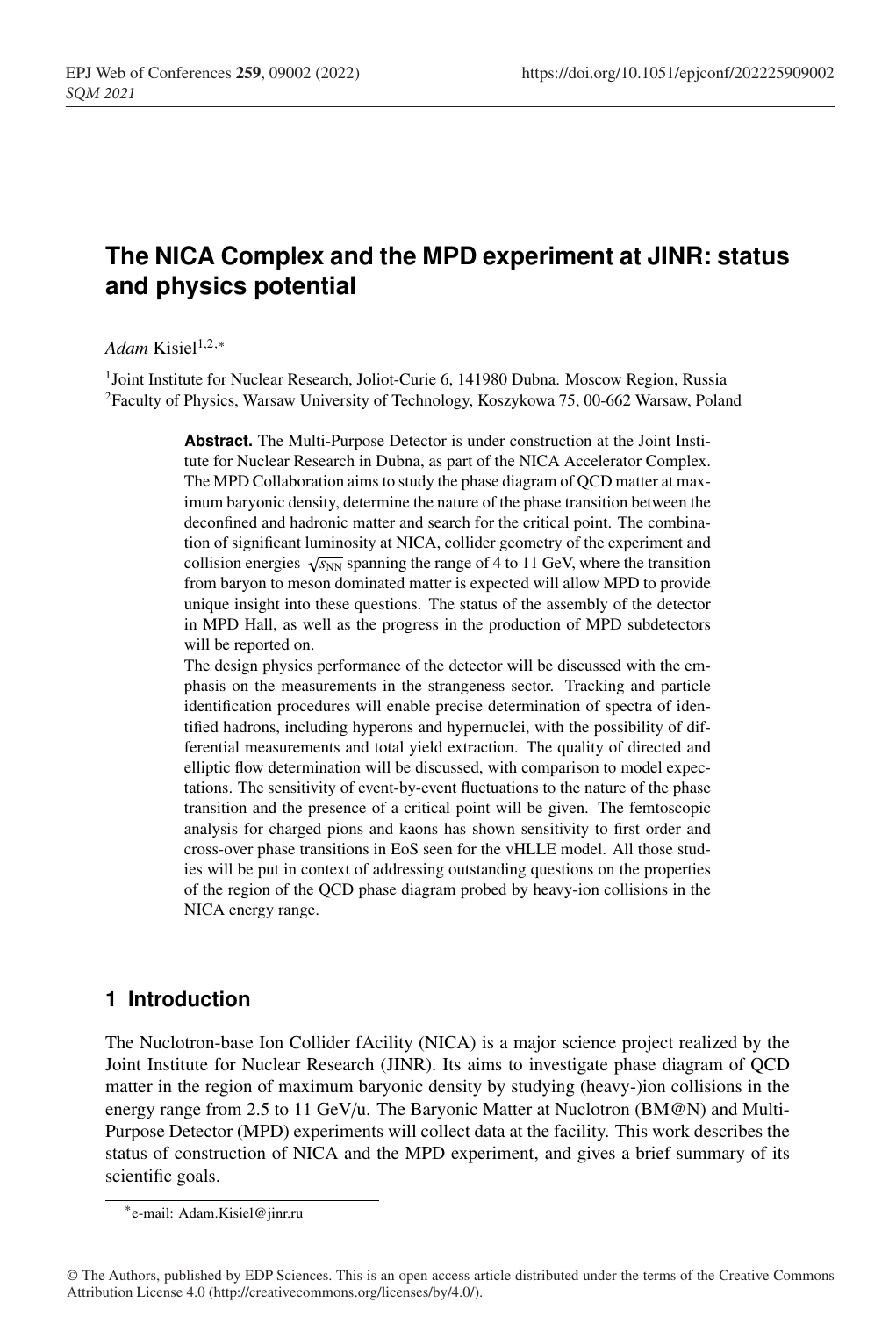# **2 NICA and MPD construction status**



Figure 1. (Left) The schematic view of the NICA complex. (Right) The setup of the MPD apparatus in the Stage I of NICA.

The ion beams for NICA (schematically shown in Fig. 1) are provided by two injection complexes. The KRION source coupled to the HiLac linac produce light ions up to carbon. Dedicated sources with LU-20 linac produce heavier ions, including krypton, xenon and bismuth. Both sources are commissioned and operating. Nuclotron is a circular accelerator based on fast-cycling superconducting magnets, able to accelerate ions from protons up to bismuth with maximum kinetic energy of 3.8  $GeV/u$  for Au ions. It is in operation since 1993. Booster is an auxiliary accelerator, needed for pre-acceleration of heavy ions up to 600 MeV/*u*. It has been put into operation in December of 2020. The commissioning of the full Booster and Nuclotron complex is planned for the end of 2021 and beginning of 2022. Once completed, they will provide beams of ions to the fixed-target area, where the Baryonic Matter at Nuclotron (BM@N) experiment is operating. Physics runs with beams of Fe/Kr/Xe are planned in 2022 for this experiment. In parallel the civil construction and production of magnets is progressing for the NICA collider. Installation of equipment is planned in stages through 2021 and 2022, the commissioning is expected in late 2022 and first beams will be provided in 2023. NICA is a racetrack-shaped collider, with 503 m of circumference. Two experimental halls are located in two straight sections. NICA is designed to provide Au+Au collisions in the center-of-mass energy  $\sqrt{s_{NN}}$  range of 4 to 11 GeV. Luminosity at maximum energy is  $10^{27}$  cm<sup>-2</sup>s<sup>-1</sup>. NICA complex can accelerate ions from protons and deuterons (possibility for polarized beams will be added in the Stage II of project preparation) through light (C) and intermediate (Ar, Fe, Kr, Xe, and others) to heavy (Au, Bi) ions. Therefore, a complete energy vs. system size scan is a possible physics program at NICA. In 2023 Bi+Bi collisions at  $\sqrt{s_{NN}}$  = 9.2 GeV are planned for initial NICA operation. Luminosity is expected to be approximately  $10^{25}$  cm<sup>-2</sup>s<sup>-1</sup> with a few months of running time. 2024 will be dedicated for achieving Au+Au collisions with maximum energy of 11 GeV, with routine physics operation foreseen after reaching this goal.

The main physics experiment at NICA is the Multi-Purpose Detector (MPD), which will be operating at the collider. In 2018 an international scientific collaboration of MPD has been established. Currently it is composed of 42 institutes from 12 countries, as well as JINR as a host institution. The collaboration will be operating the MPD apparatus, which is shown schematically in Fig. 1 (right). Its designated position is the MPD Hall, which is located at the northern straight section of the NICA collider. Since 2020 the building has been available for MPD activities.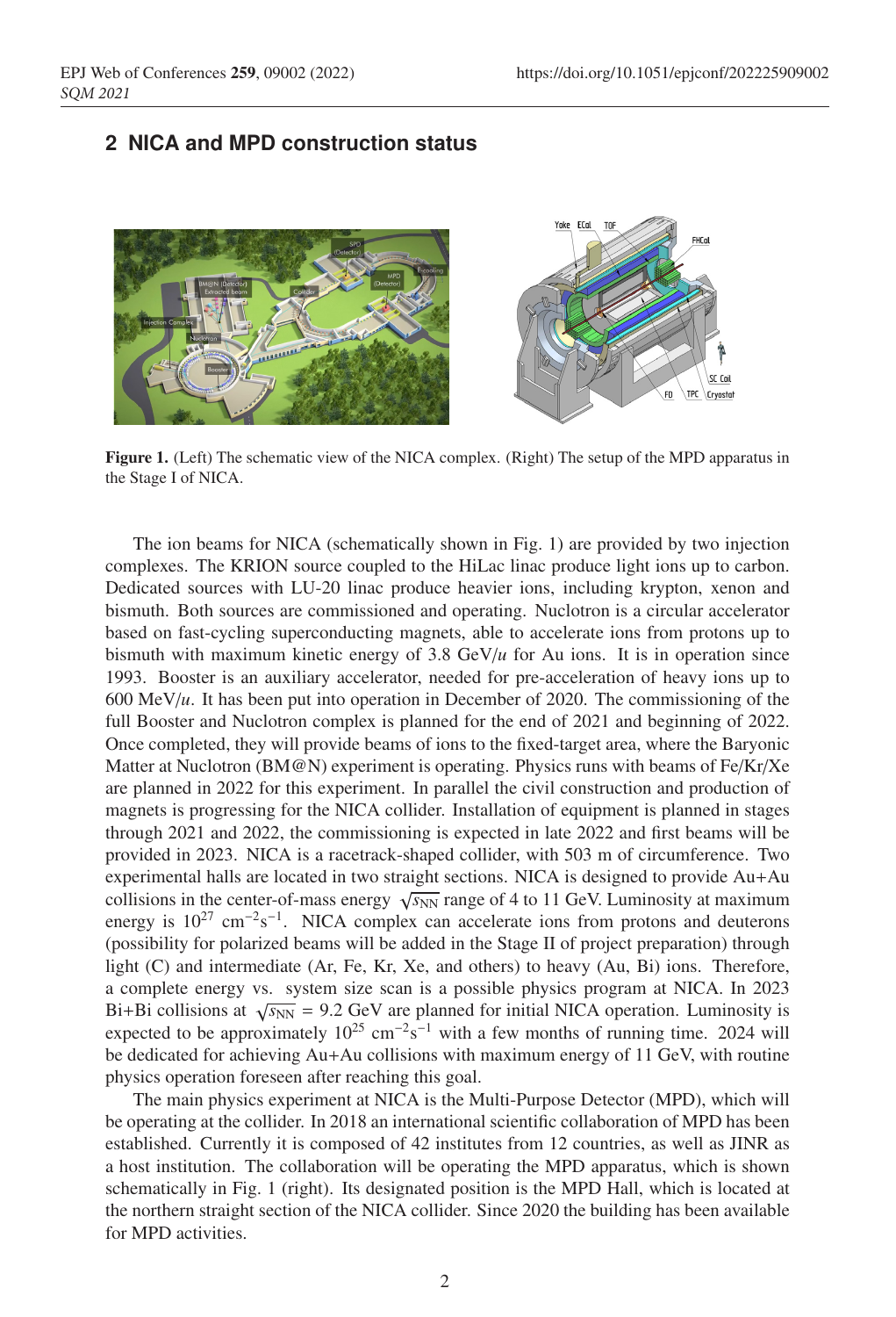The construction of the apparatus began in 2020. The outer magnet yoke has been fully assembled with satisfactory mechanical precision. Uniform magnetic field up to 0.57 T (with the default setting of 0.5 T) will be provided by the superconducting solenoid, which has been manufactured by the ASG company in Italy. It has been delivered to JINR in November of 2020 and has been placed inside the magnet yoke in July of 2021. The completion of the assembly, commissioning and magnetic field measurements are foreseen for the reminder of the year. The magnet yoke will also serve as a mechanical fixing point for the dedicated carbon fiber support structure, which will house other detectors. It will be installed in 2022.

Located closest to the beam, the Time Projection Chamber (TPC), a 3.4 m wide, barrel shaped gaseous tracking detector will determine the charged particles' trajectories and their specific energy loss  $\langle dE/dx \rangle$ . Maximum event rate for the TPC is 7 kHz. All components of the TPC vessel are ready and the production of the read-out chambers is progressing at JINR. The Time-of-Flight (ToF) detector will surround the TPC. Its Multigap Resistive Plate Chambers (MRPC) will measure the arrival time of charged particles with time resolution of 50 ps. Together, TPC and TOF will allow for discrimination between pions and kaons up to  $p<sub>T</sub>$  of 1.5 GeV/*c* and mesons from protons up to 2.5 GeV/*c*. Significant sample of MRPCs is already produced at JINR. TPC and ToF will be installed in 2022. The Electromagnetic Calorimeter (ECal) is the outermost central barrel detector. Its main goal is to measure the energy of photons and electrons produced in the collision. It is composed of shashlyk-type sampling calorimeters with plastic scintillators, light collected by WLS (Wave Length Shifting) fibers and MAPD (Micro-Pixel Avalanche Photo Diode) read-out. 38400 towers are arranged in the projective geometry in a barrel around ToF. The design energy resolution is 5% at 1 GeV/*c* momentum. ECal is produced jointly by Russian and Chinese collaborators. Roughly half of ECal will be installed in 2022 with the remaining modules added in the following years.

In the forward region, the Fast Forward Detector (FFD) based on fast Cherenkov modules, placed 140 cm from the interaction point around the beam pipe on either side, will provide level-0 trigger and start time information for the ToF. The Forward Hadronic Calorimeter (FHCal) will be located near the magnet end caps. On each side it will contain 44 sampling calorimeter modules, capable of delivering information on the energy deposited by spectator nucleons and fragments. It will allow for the determination of the event centrality as well as the orientation of the event plane at large rapidities. FFD and FHCal will be installed in 2022. The overall commissioning of the MPD detector is foreseen for late 2022 and will include calibration runs with cosmic muons. A dedicated MPD Cosmic Ray Detector (MCORD) will be used for triggering in this task. It may also be added to the MPD setup later, possibly installed on the outside of the magnet yoke.

# **3 The MPD experiment physics performance and prospects**

The QCD phase diagram is shown schematically in the left panel of Fig. 2. The MPD experiment aims to characterize this diagram, in particular in the area of moderately large temperatures and large baryochemical potential. This region of the diagram has not been fully explored so far. The investigation will be carried out by performing an collision energy scan in the full NICA range of  $\sqrt{s_{NN}}$  from 4 to 11 GeV. The accelerator complex also allows for collision system size scan. This gives possibility for a doubly differential investigation of the onset of deconfinement. In the region of temperatures strongly exceeding the value of 160 MeV (at which the deconfinement is expected to occur), as well as baryochemical potential approaching zero the experiments at RHIC (STAR, PHENIX, BRAHMS and PHOBOS) and LHC (ALICE, CMS and ATLAS) have performed an extensive search for deconfined matter. The production of Quark Gluon Plasma was observed at these conditions, and the transition back to hadronic matter was determined to be of the cross-over type. Going towards larger baryon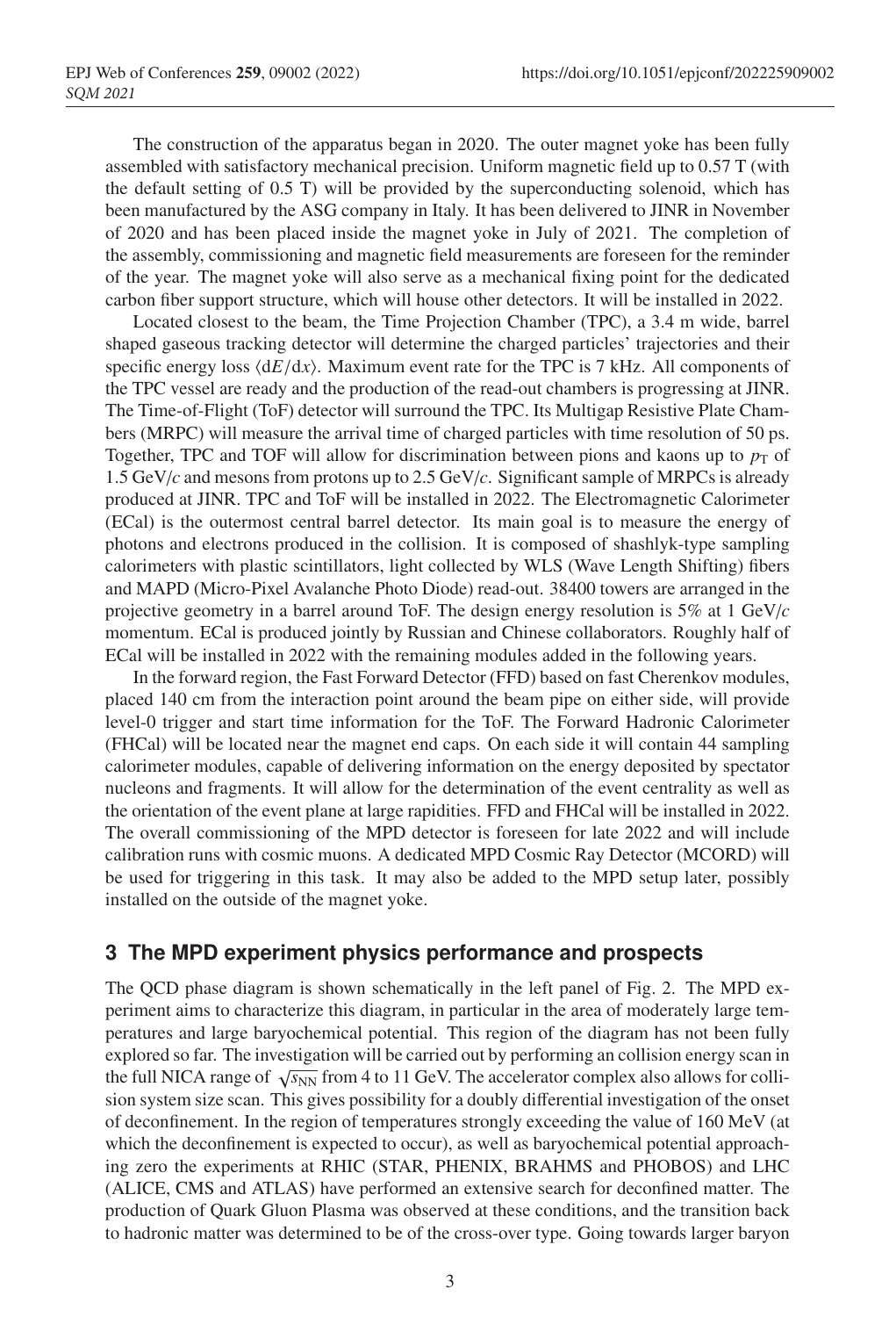

Figure 2. (left) The schematic view of the QCD Phase diagram. (right) The collision energies and expected interaction rates of currently ongoing and planned experimental programs.

densities theoretical calculations point towards the existence of first-order phase transition between QGP and hadronic matter, as well as the existence of the critical end-point in the diagram. The search for this point remains one of the major goals of the heavy-ion collision program at collision energies below 100 GeV. The experiments at SPS, the Beam Energy Scan (BES) program conducted by STAR at RHIC, as well as investigations at lower energies at GSI/FAIR and elsewhere participate in this effort. So far no conclusive experimental evidence for the existence of this critical point has been found.

MPD at NICA will provide unique coverage of collision energies and collision system sizes at large intensities with respect to other facilities operating at similar energies, as shown in the right panel of Fig. 2. Moreover, the MPD experiment is offering collider geometry in this region. This provides large acceptance, which varies only slightly with the change of the collision energy. Therefore, NICA will provide competitive experimental conditions for the exploration of the phase diagram area of interest. The  $\sqrt{s_{NN}}$  range of 4-11 GeV for heavy-ion collisions allows to explore the area of maximum baryon density. The discovery potential at NICA is unique and complementary to similar scientific programs at lower energies at FAIR as well as at higher energies at SPS and RHIC BES.

The first-day physics program at MPD will focus on several key observables. The total charged track multiplicity will be measured in the TPC. In combination with the recording of the energy deposit in FHCal they enable determination of the event centrality. A Modified Wounded Nucleon, also known as MC-Glauber [1] will be employed to associate these experimentally determined quantities to the geometrical parameters, which are necessary for theory comparisons, such as the values of the impact parameter, number of participants and spectators. The careful study of nuclear fragments will also be performed. The energy density reached in the collision can be inferred from the multiplicity density per unit of pseudorapidity [2]. Its measurement will show, whether densities needed for the creation of QGP are reached in the collisions at NICA. The transverse energy density, which is related to the internal pressure in the extremely dense matter produced in collisions of heavy-ions [3] will also be measured when the particle identification will be employed.

The particle/anti-particle production ratio for identified hadrons is directly related to key aspects of the system evolution, such as the charge transport mechanism in the collision. The ratio can be measured for particle types identified in MPD, such as  $p/\bar{p}$ , K<sup>+</sup>/K<sup>-</sup>, and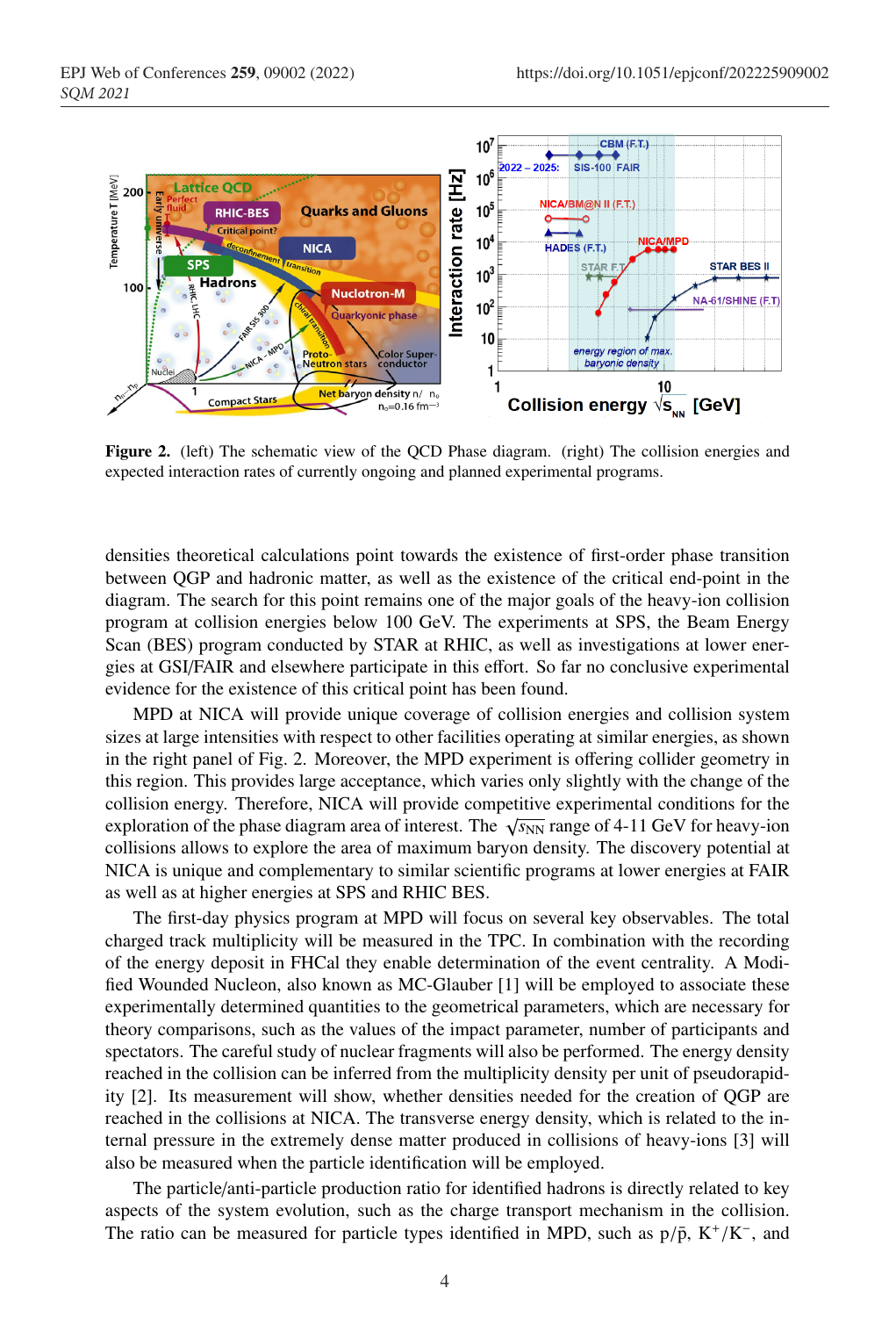$\pi^+/\pi^-$ . Provided sufficient statistics is collected, the ratios can also be determined for heavier baryons, for example  $\Lambda/\bar{\Lambda}$ . After extrapolation to full  $4\pi$  acceptance, total yields of various particle types, including the ones reconstructed via their decay topology will be determined. The consistent and large acceptance in  $\eta$  and  $p<sub>T</sub>$  gives precise transverse momentum spectra for all those particle types. Through statistical model fits to this data, the freeze-out temperature and baryochemical potential of the produced system will be extracted, placing various datasets on the phase diagram of QCD, allowing the study of variation of their location with collision system size, collision energy and centrality. Secondary vertex reconstruction, threedimensional tracking of trajectories curved in a magnetic field as well as a combination of particle identification techniques will allow for the reconstruction of particles with non-zero strangeness, including multi-strange baryons such as  $\Xi$  and  $\Omega$ , as well as hypernuclei. This is instrumental in the determination of the degree of thermalization in the system, the appearance of the deconfined state and the search for signatures of the critical point.

Strongly decaying resonances, such as  $\rho(770)$ , K<sup>\*</sup>(892),  $\phi(1020)$ , Σ(1385), and Λ(1520) will be reconstructed with the invariant mass technique. Their abundances are sensitive to the existence and duration of the hadronic rescattering phase [4, 5], as their lifetime is comparable with the duration of this phase, in which they can undergo rescattering and regeneration. In thermal models they will also provide independent constraints of the fits.

The system created in heavy-ion collisions experiences extreme pressure gradients, which are converted into significant acceleration and collective behavior of matter. The efficiency of this conversion is directly sensitive to fundamental transport properties of matter, such as shear and bulk viscosity, as well as to the Equation of State of QCD matter. The detailed differential study of flow is therefore of utmost importance. The radial flow manifesting in common velocity for all particles pointing away from the central axis of the source modifies strongly the inclusive transverse momentum spectra of particles with different mass, from which its measurement can be inferred. The spectator nucleons are moving close to the created system in the initial stage after the collision, preventing the flow of matter in their direction. This produces the so-called directed flow  $v_1$ . At RHIC BES energies [6] it has intriguing non-monotonic behavior, which will be investigated in MPD. For non-central collisions in plane transverse to the beam direction the cross-section of the system has an almond shape, leading to the development of elliptic flow  $v_2$ . Its measurement, allows for determination of crucial properties of the system, and may reveal signatures of changes to the speed of sound  $c_s$  near the phase transition, resulting in the softening of the EOS.

The non-monotonic increase in the fluctuations of conserved quantities is expected in the vicinity of the critical point. Event-by-event fluctuations of total event multiplicity, mean transverse momentum and conserved charges, as well as multiplicities of identified hadrons will be measured in MPD. The advantage of the collider experiment is its large acceptance (at least  $|\eta| < 1.2$  and  $0.2 < p<sub>T</sub> < 3.0$  for identified particles), which is also constant with respect to collision energy. This presents favorable conditions for fluctuation measurements, that is low systematic uncertainties, some of which can additionally cancel out in the comparison between measurements at varying  $\sqrt{s_{NN}}$ .

The geometrical size of the system created in heavy-ion collisions as well as important aspects of its dynamics are accessible via the femtoscopy technique. It is based on twoparticle correlation measurements, routinely carried out for pairs of identical mesons and baryons. Their study as a function of collision energy, centrality and pair type is planned in MPD. In particular, it has been argued [7], that a large ratio of system sizes in the transverse plane can be viewed as a signature of the existence of the first order phase transition. Recently the correlation measurements for pairs of baryons have been used for the determination of strong interaction between them. This is especially important for baryons with non-zero strangeness, where details of such interaction have crucial influence on the properties of dense